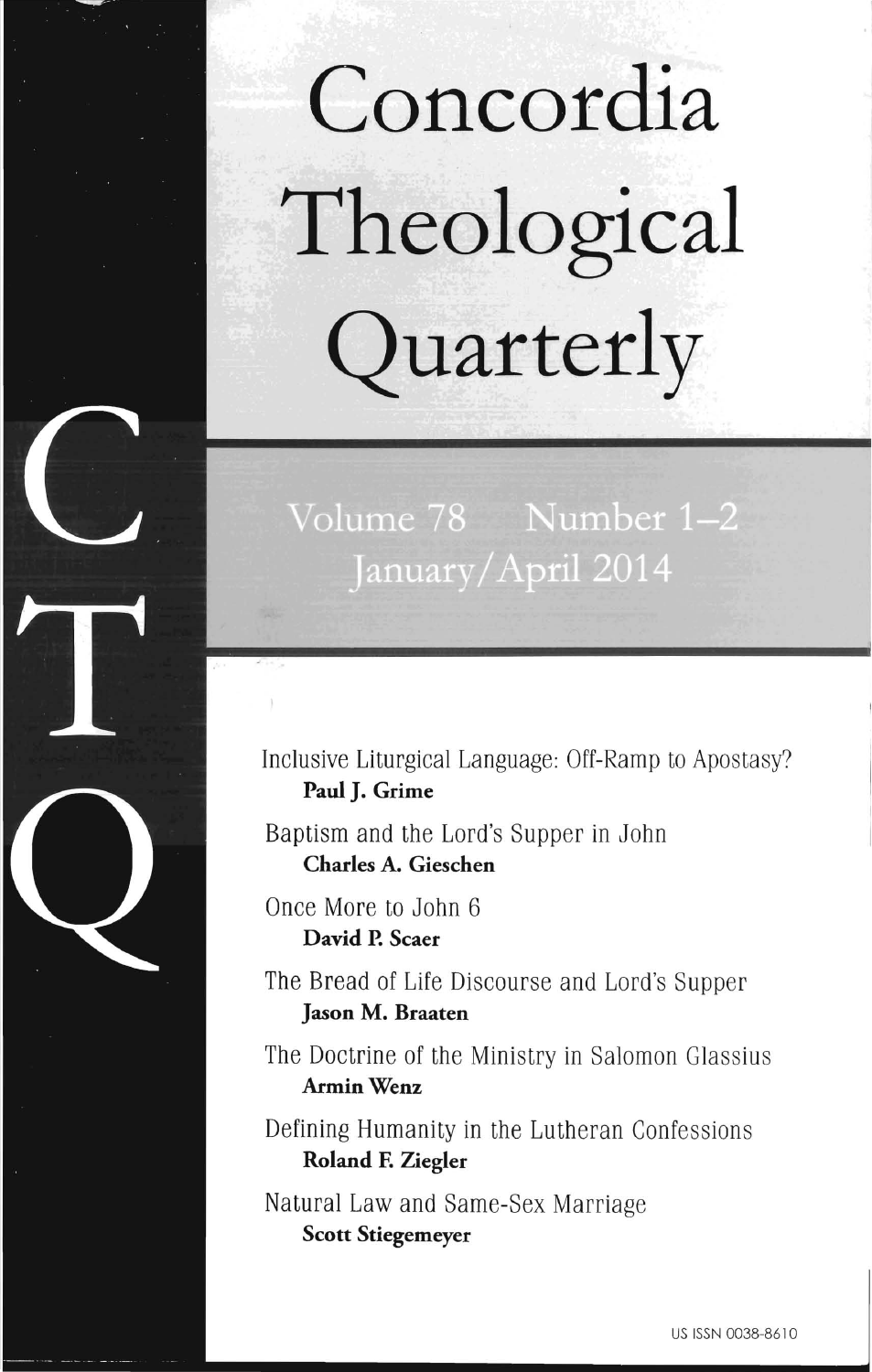# Theological Observer

## A Vision for Lutheranism **in Central** Europe

*[The following essay was first delivered as one of the Luther Academy Lectures for the occasion of the twentieth anniversary of the Evangelical Church of the Augsburg Confession* in *the Czech Republic at Saint Charles University in Prague on September* 28,2013. The *Editors.]* 

Prague has been the location for many notable events and anniversaries over the past millennium. Many of these events, such as the Second Defenestration of Prague, led to the tragic events of the execution of the twenty-seven nobles and the beginning of the Thirty Years' War, both of which had a negative effect on the influence of Lutheranism in the world. On September 29, 2013, the Evangelical Church of the Augsburg Confession in the Czech Republic observed the twentieth amriversary of its founding with a celebration at St. Michael's Church on the Feast of St. Michael and All Angels. The appointed readings for this particular feast demonstrate that the power of the devil, the world, and our sinful flesh are defeated not with might of arms but with the word of God alone. In fact, the very same weapon Jesus used to fend off Satan when he was being tempted, "every word that comes from the mouth of God" (Matt 4:4), is the very same weapon that he has given to his church on earth. This very word of God, both the law and the gospel, provides the vision for Lutheranism not only in Central Europe but also throughout the world.

#### I. Anniversaries and the Reformation

As the five hundredth anniversary of the Reformation approaches, it might do us well to reflect for a moment upon past centennial anniversaries. The year 1617 marked one of the first significant celebrations of the Reformation. The apparent organizers of the centennial celebration were none other than the Lutherans in Saxony, Germany, the birthplace of the Reformation. Broadsheets commemorating the Reformation were produced. In January 1617, the pope began the centennial of the Reformation with a prayer calling for a reunification of Christendom and for the eradication of heretics.1 In response to the pope's tacit war against non-Roman

<sup>&</sup>lt;sup>1</sup> Neil MacGregor, "Reformation centenary broadsheet (printed in 1617), from Germany," *BBC* & *The Britisiz Museum: A History of the World,* 2010, http://www.bbc.co.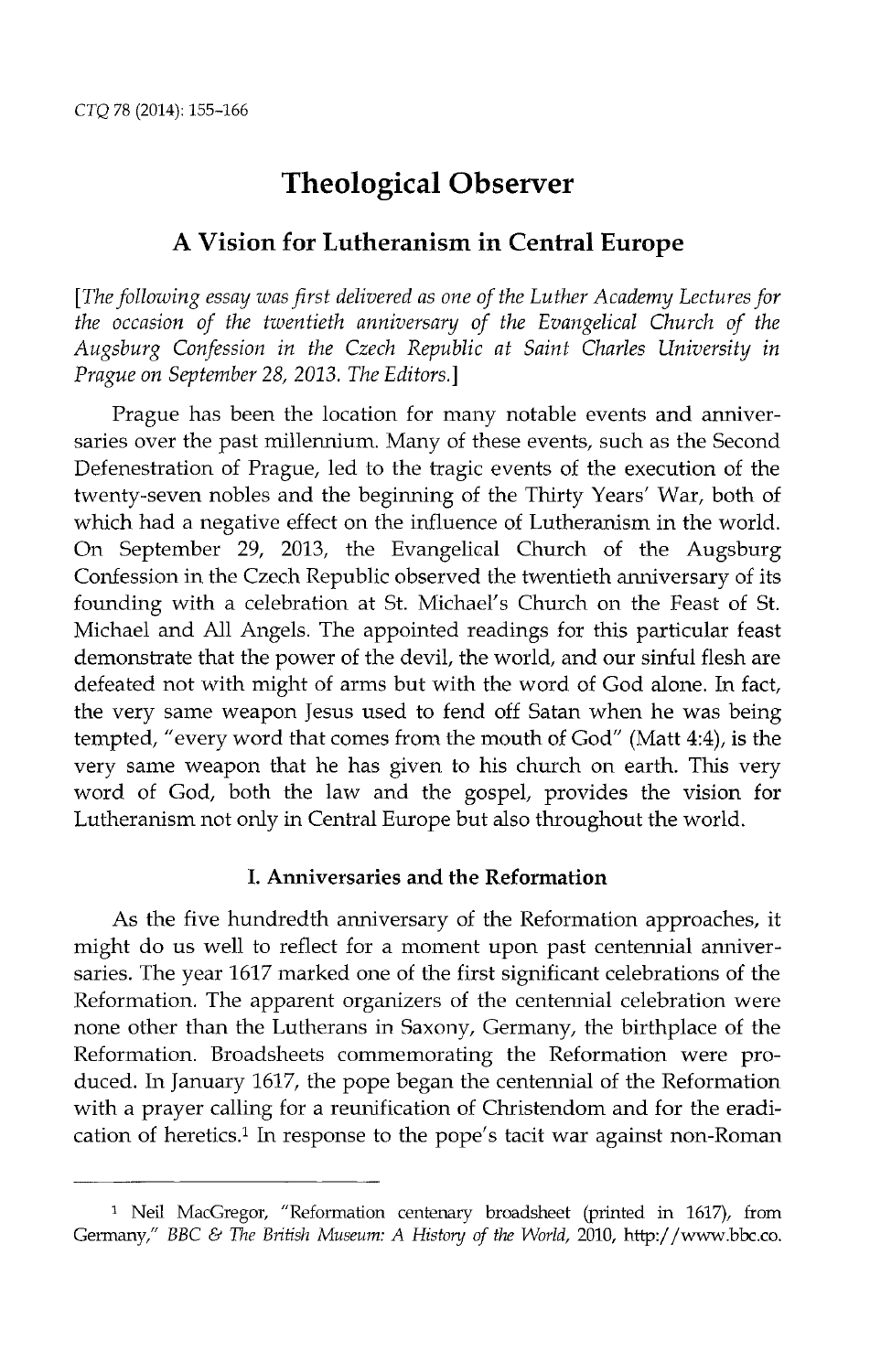Catholic Christians, the Lutherans responded with the first Reformation celebration on October 31, 1617.



Fig. 1. A 1617 centennial Reformation broadsheet.

The broadsheet produced for this first Reformation celebration depicts Martin Luther with a giant ink-quill in his hand writing his complaint against indulgences on the castle door in Wittenberg. The other end of Luther's ink-quill goes through both ears of a lion that represents Pope Leo X, knocking off his tiara and destroying the power of the pope. This first Reformation broadsheet was intended to rally the hearts and minds of the Lutherans/Protestants to prepare for war against Rome and her allies. Hans Herbele, a Lutheran cobbler, wrote in his diary about the 1617 Reformation celebration: "The anniversary festival was the beginning of the war, for one can read frequently in Catholic records about how the sight of this celebration stuck painfully in their eyes."2 Indeed, war quickly

uk/ahistoryoftheworld/about/transcripts/episode85/ (accessed September 27, 2013).

<sup>2</sup> Eric Lund, *Documents from the History of Lutheranism, 1517-1750* (Philadelphia: Fortress Press, 2002), 174.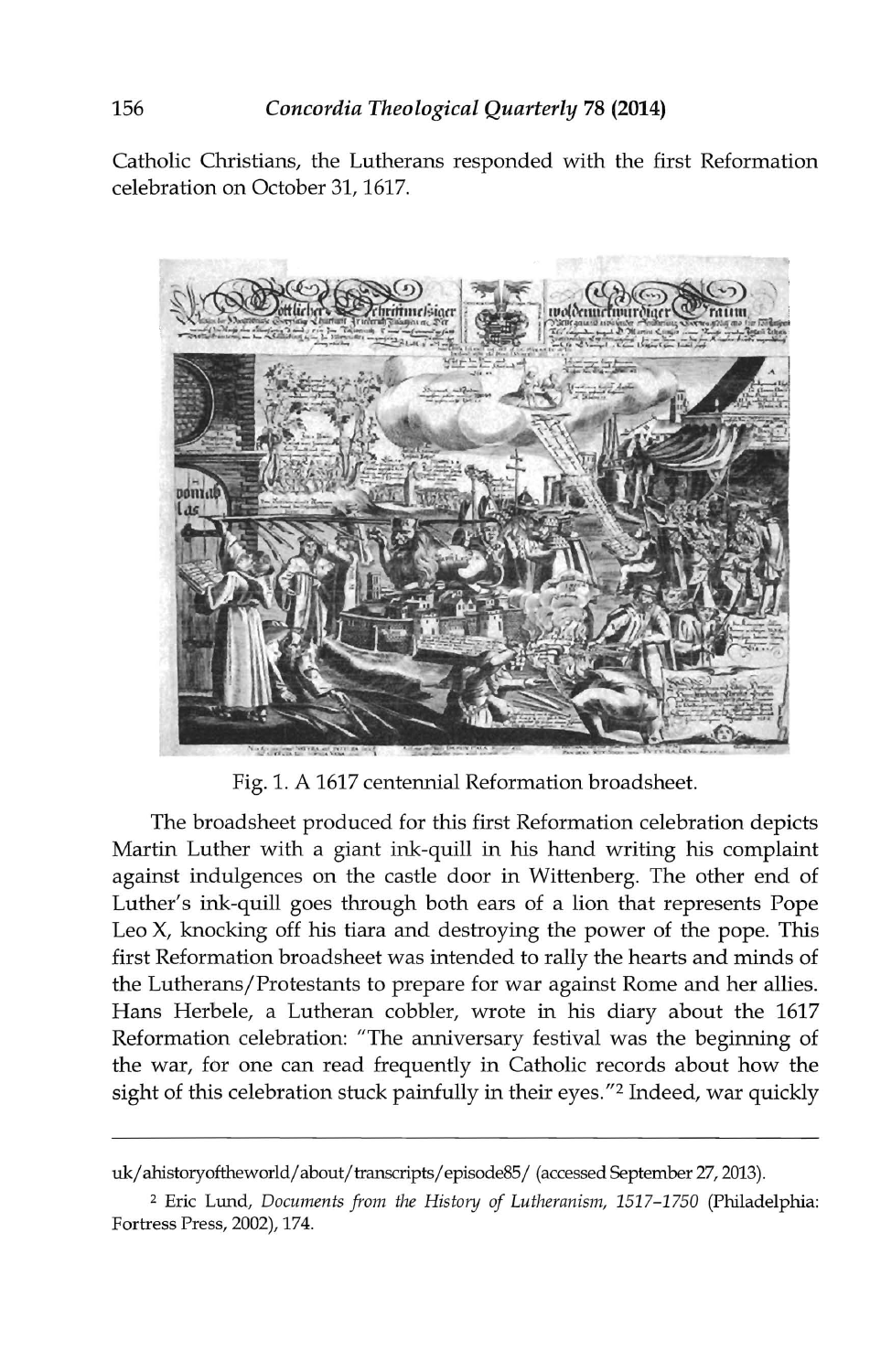came the following year with the Second Defenestration of Prague on May 23,1618, the event that began the Thirty Years' War.3

Subsequent centenary celebrations of the Reformation were fraught with similar challenges. In 1717, the Reformation was observed during a highly political moment in time. In 1817 and 1917, Reformation celebrations were guided by nationalism. 4 The great ecumenist and defender of confessional Lutheranism, Herman Sasse, once said, "Beware of Reformation anniversaries!" He writes, "In view of the many Reformation anniversaries which we have celebrated ... one might well ask whether we have now had enough of looking back to the past, whether we have heard enough speeches and read enough anniversary articles.<sup>"5</sup> The purpose of Reformation anniversaries rarely promotes the primary theme of the Reformation, which is encapsulated in Thesis 1 of the Ninety-five Theses: "VVhen our Lord and Master Jesus Christ said, "Repent" (Matt. 4:17], he willed the entire life of believers to be one of repentance. "6 The message of repentance never has been popular in this world, given that it caused the Old Testament prophets to become martyrs, led to the crucifixion of Jesus, the death of untold martyrs and would-be reformers, and to the inception of the Reformation.

The message of repentance is the delivery of the law of God, which condemns sinful human beings, and the proclamation of the gospel, which

<sup>3</sup> Herbele later recorded in the diary, "In the year 1619 Ferdinand II became the Holy Roman Emperor, and under him a great persecution arose, with war, rebellion, and the shedding of much blood, as a few examples will demonstrate. First, a great war began in Bohemia, which he attempted to restore by force to his religion. After that, war spread in the following years to the territories of Braunschweig, Mecklenburg, Ltineburg, Friesland, Brandenburg, Pomerania, Gottland, Austria, Moravia, Silesia, Heidelberg, indeed, to almost all of Germany, about which I cannot tell or describe anything .... " Lund, *Documents from the History of Lutheranism,* 174.

<sup>4</sup> Hartmut Lehmann, "From the Reformation until today: politics on Luther's back" (Interview with the historian Hartmut Lehmann about the celebrations of Reformation Day during history and in modern times), *Luther 2017,* http://www.luther2017.de/en/ 24637 /reformation-until-today-politics-luthers-back (accessed September 27, 2013).

<sup>5</sup> Hermann Sasse, "The Social Doctrine of the Augsburg Confession and Its Significance for the Present," in *The Lonely Way: Selected Essays and Letters (1927-1939),*  vol. 1, ed. Ronald Feuerhahn, trans. Matthew Harrison (Saint Louis: Concordia Publishing House, 2001), 89.

<sup>6</sup> Martin Luther, *Luther's Works,* vol. 31: *Career of the Reformer I,* ed. Jaroslav J. Pelikan, Hilton C. Oswald, and Helmut T. Lehmann (philadelphia: Fortress Press, 1999), 25. Hereafter abbreviated as AE.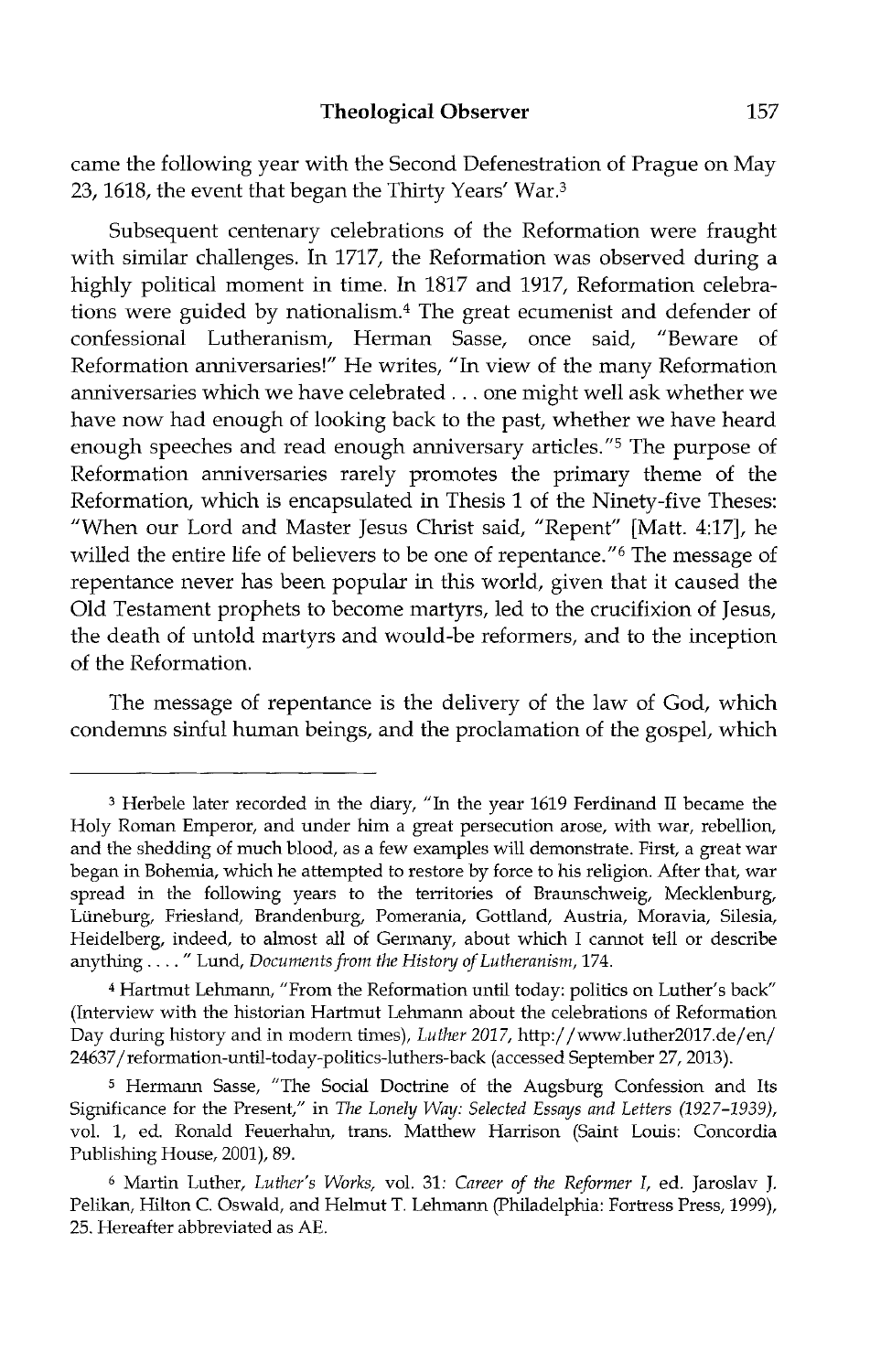delivers humans from condemnation by the forgiveness of sins bestowed because of the suffering and death of Jesus Christ. Every Reformation anniversary and anniversary of a Lutheran church needs to focus on the core of the Reformation and on the very words of Jesus' earthly ministry, *"Repent,* for the kingdom of God is near" (Matt 4:17). Martin Luther, reflecting on the history of the Christian church and that of his own German people, notes how the proclamation of God's word passes from one region to another, and that it is essential to seize the moment of the gospel when it is upon you. Luther writes,

If we let it just slip by without thanks and honor, I fear we shall suffer a still more dreadful darkness and plague. 0 my beloved Germans, buy while the market is at your door; gather in the harvest while there is sunshine and fair weather; make use of God's grace and word while it is there! For you should know that God's word and grace is like a passing shower of rain which does not return where it has once  $\bar{\mathrm{b}}$ een. $^{\prime\prime}$ 7

The dreadful" darkness and plague" that Luther describes, which is caused by an ingratitude for the gospel, is upon world Lutheranism. In fact, it is upon all of western civilization.

# II. Challenges Facing World Lutheranism

In world Lutheranism, a divide exists between the global north and south as well as between the east and west. The cause of the divide is multi-faceted, involving culture, language, geo-politics, economic development, demographics, and a different perspective toward the Holy Scriptures. A demographic reality driving part of the shift is the declining birth rate among western European and North American people groups, while in Africa, Latin America, and Southeast Asia the birth rate has remained constant or has increased. A logical consequence of a lower birth rate is fewer people to attend church in Europe and North America. In the global south, there is a demographic increase of people as well as more people attending church. Demographics, of course, do not account for the entire decline, but they are a factor.

At the same time, the churches of Europe and North America, while smaller numerically than many of the African churches, still possess the majority of monetary resources, allowing the churches of the global north

7 AE45:352.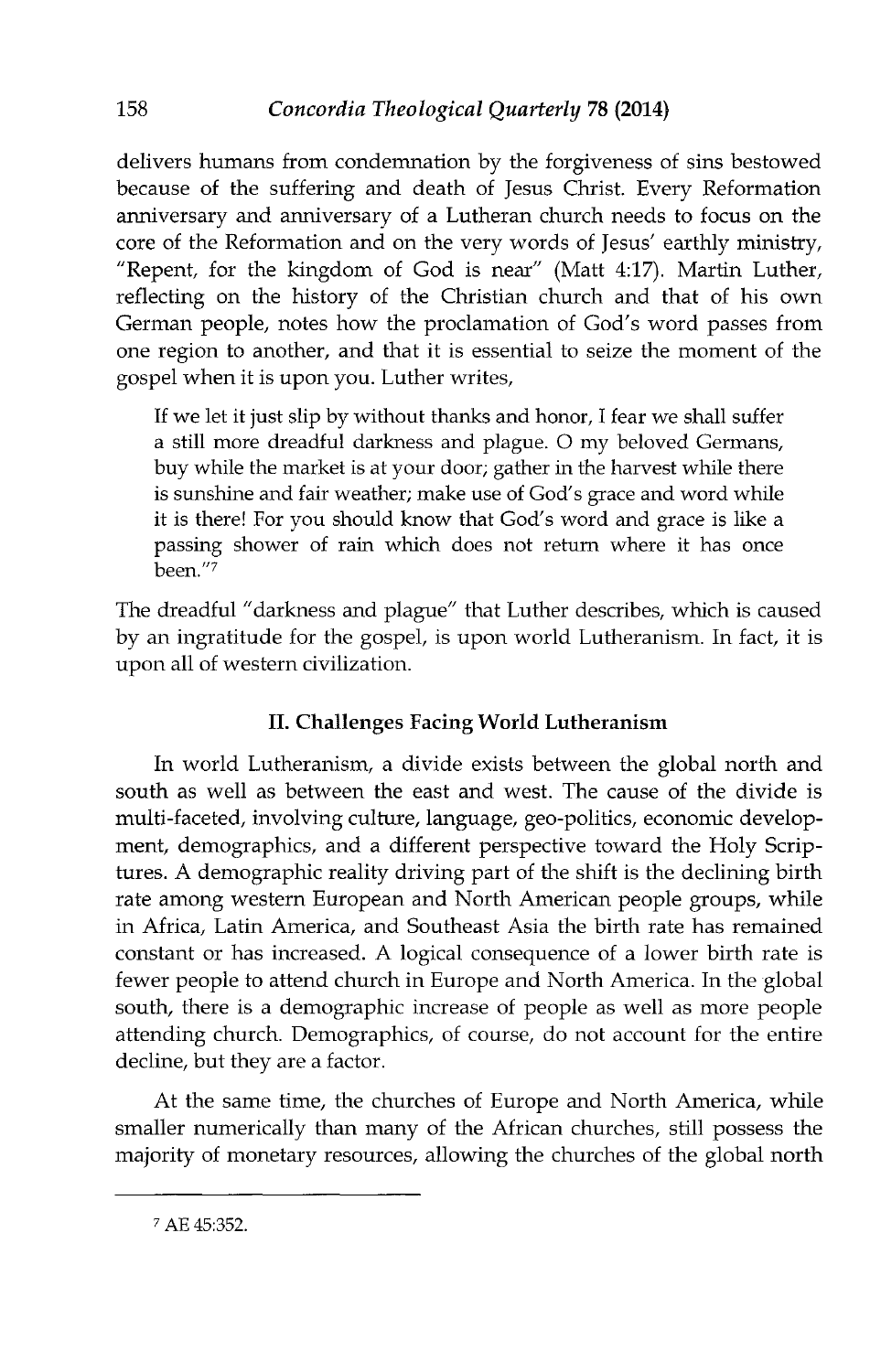to influence disproportionately the churches of the global south. The churches of the global north generally possess better education than the churches of the global south, making it more difficult for the latter to express disagreement in a manner that is considered intellectually sophisticated and hermeneutically sound according to academic standards. Such differences in educational standards allow North American and European theologians to dismiss the position of African theologians when the latter hold a view that is unpopular in America or Europe. Recent examples of this include the biblical prohibition of homosexual activity, abortion, and the ordination of women. When disagreements arise on topics such as these, the European or American theologian can "confidently" dismiss the view of an African theologian, for example, because he is ignorant of proper biblical hermeneutics.

To help bridge the gap between the theologians of the global north and those of the global south with regard to biblical interpretation, the Lutheran World Federation has launched an initiative on biblical hermeneutics that" seeks to strengthen the capacities of member churches to understand the word of God that comes through Scripture and the Lutheran theological heritage that looks to renew the church and society."<sup>8</sup> While on the surface this statement has the appearance of being Lutheran, it is necessary to deconstruct it. Note what is actually said: "to understand the word of God *that* comes through Scripture." A distinction is made between "the word of God" and the "Scripture." According to this statement, "hermeneutics" is required to sort out or to detect the "word of God" that might be found in the text of the Scripture. In essence, the position of the Lutheran World Federation is that the Scriptures as we have received them are a mixture of God's word and human words, requiring hermeneutics to make a determination of what part of the Bible is God's word and what is not. Once again, this procedure is very effective at removing parts of the Scriptures that do not fit the global north's agenda, societal norms, or social and political agendas. Quite literally, the LWF's hermeneutics program causes one to ask, "Did God really say?" (Gen 3:1).<sup>9</sup>

<sup>&</sup>lt;sup>8</sup> "Lutheran Hermeneutics," *Lutheran World Federation*, 2013; http://www. lutheranworld.org/ content/lutheran-hermeneutics (accessed September 28, 2013).

<sup>&</sup>lt;sup>9</sup> Many "biblical" scholars would dispute that Genesis 3 is legitimately God's word, given that the first three chapters of Genesis allegedly contradict western science. Once again, the "hermeneutical" presuppositions would answer the question, "Did God really say?" with "No, he did not."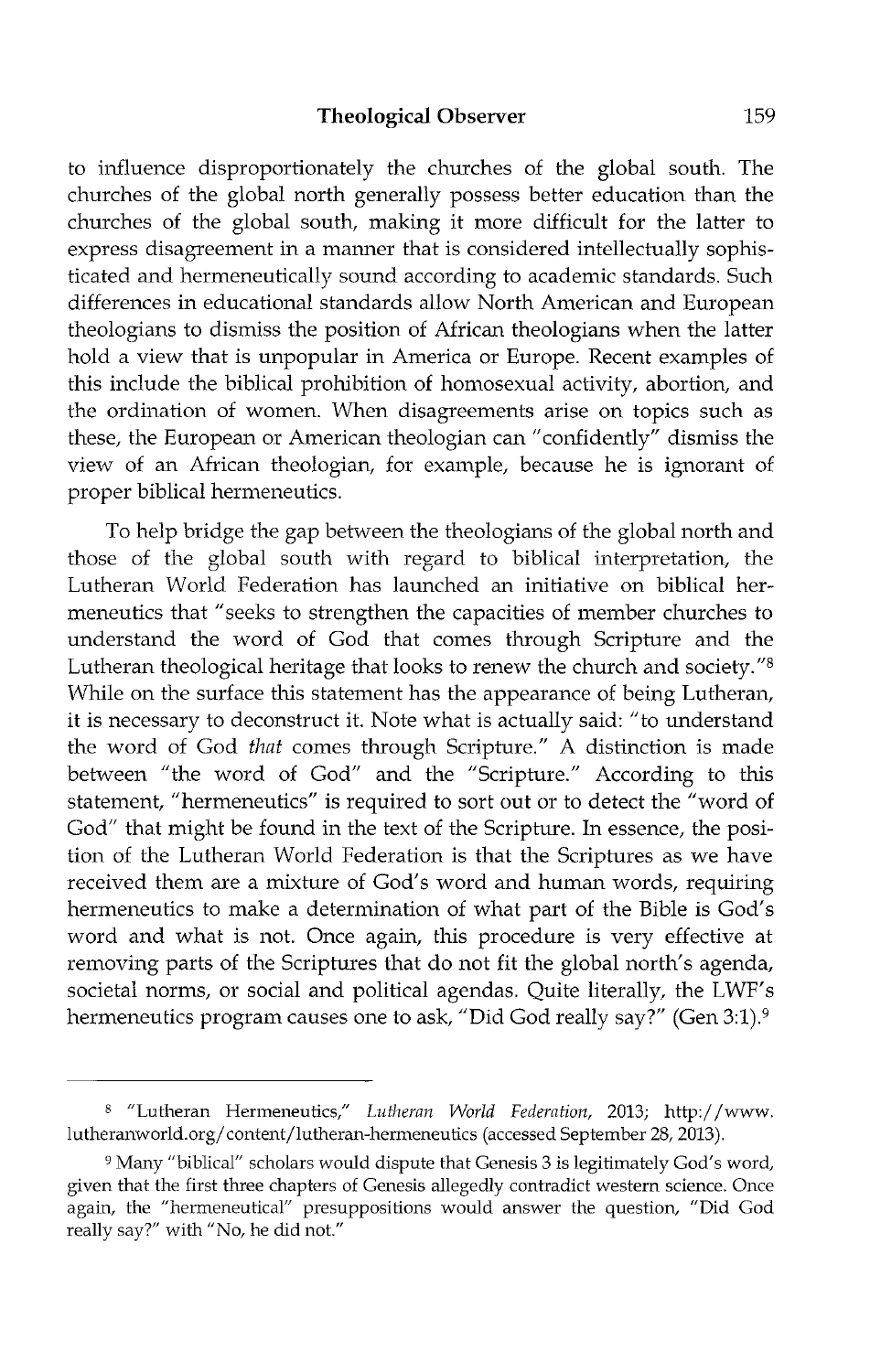One of the goals of the LWF's hermeneutics program is to "hold hermeneutics workshops for member churches to strengthen the capacity of pastors" and to "train theology and seminary faculties in transformative hermeneutics." The more "western" style hermeneutics that member churches of the LWF are taught, the more that these churches in the global south will ostensibly accept the positions of the North American and European churches. However, with the position that the Evangelical Lutheran Church in America and the Church of Sweden have taken regarding the acceptance of practicing homosexuals as pastors and bishops, the churches in the global south are holding fast in rejecting this new hermeneutic, which would literally steal the word of God from them.

A final note on this "transformative" hermeneutics promoted by the Lutheran World Federation. The first time the phrase "transformative hermeneutics" appeared in academic literature was in Alan Sokal's 1996 article, "Transgressing the Boundaries: Towards a Transformative Hermeneutics of Quantum Gravity."<sup>10</sup> Alan Sokal invented the nonsense category of "transformative hermeneutics" to see if an American humanities journal would publish an article that "sounded good" and flattered the "editors' ideological preconceptions."<sup>11</sup> Sokal wrote his bogus paper in order to demonstrate the lack of academic rigor, as compared to the hard sciences such as physics, in the humanities and social sciences. From this ignoble origin comes the term "transformative hermeneutics."

What is meant by transformative hermeneutics? Presumably the LWF is not aware of this history and does not intend to discredit itself. The LWF intends that a "transformative hermeneutic" help Europeans and North Americans develop a shared meaning with Africans and the global south. The global south tends to read the biblical text in a literal manner, while

<sup>10</sup> Alan D. Sokal, "Transgressing the Boundaries: Towards a Transformative Hermeneutics of Quantum Gravity," Social Text 46/47 (Spring/Summer 1996): 217-252; http://www.physics.nyu.edu/faculty/sokal/transgress\_v2/transgress\_v2\_singlefile.ht m1 (accessed September 27,2013).

<sup>&</sup>lt;sup>11</sup> Alan D. Sokal, "A Physicist Experiments with Cultural Studies," Lingua Franca  $(May/June 1996)$ . http://www.physics.nyu.edu/faculty/sokal/ lingua\_franca  $v4/$ lingua\_franca\_ v4.html (accessed September 27, 2013): "So, to test the prevailing intellectual standards, I decided to try a modest (though admittedly uncontrolled) experiment: Would a leading North American journal of cultural studies-whose editorial collective includes such luminaries as Fredric Jameson and Andrew Ross-publish an article liberally salted with nonsense if (a) it sounded good and (b) it flattered the editors' ideological preconceptions? The answer, unfortunately, is yes."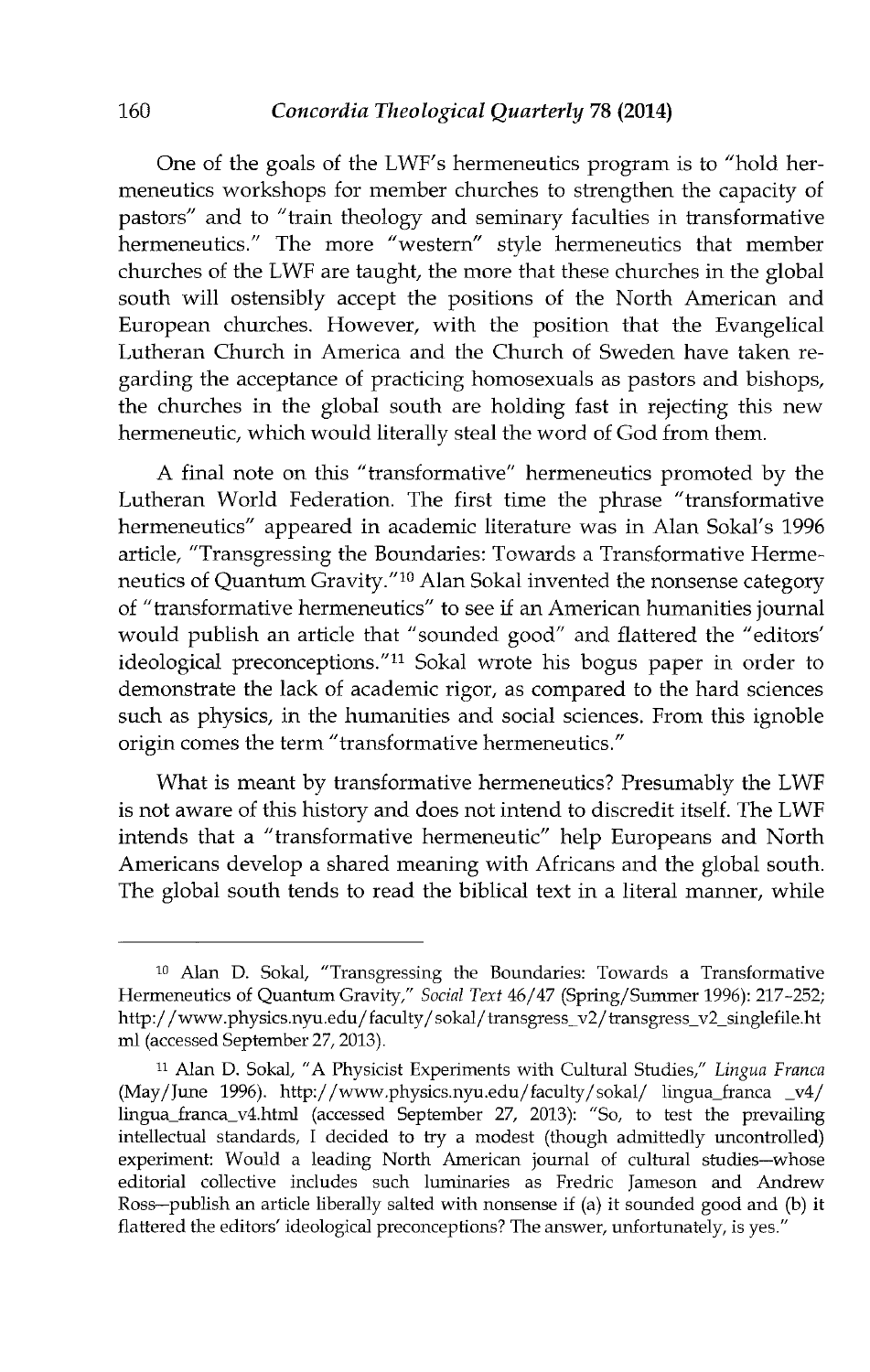#### **Theological Observer** 161

the global north tends to read and apply the biblical text to a particular social situation. There is a tension between what the text meant and what it means today. Europeans tend to think of their context as far removed from that of the ancient biblical writers. Meanwhile, they consider Africans to be closer to the original context of the biblical writers. Thus, there is a conflict in interpretation between the modern European or North American and the typical African of today. Transformative hermeneutics seeks to bridge the gap between the historical basis of the biblical text and the contemporary significance. Transformative hermeneutics is "at its core transformative-that embraces both historical investigation and contemporary significance, then propels them both towards a third horizon: spiritual transformation."12

Perhaps it is too simplistic to see the historical as the thesis, the contemporary significance as the anti-thesis, and the spiritual transformation as the synthesis—as a Hegelian solution to a intransitive situation. Presumably, the agreement between the opposing ways of interpreting the Scriptures is found in its spiritual meaning. In any case, one is left with a Bible that needs to have the word of God divined out and separated out from the human words. Biblical hermeneutics becomes a task of separating the wheat from the chaff. The end result is a loss of the Scriptures, a loss of the word of God, and a loss of not only Lutheran identity but also the Christian faith.

When the results of such a hermeneutic stayed in the classroom, the global south more or less could tolerate, if not ignore, it. Now that this hermeneutic has led from the ordination of women to the ordination of homosexuals, the global south and some Eastern European Lutherans can no longer acquiesce. The understanding of the Scriptures is one of the largest issues confronting Lutherans today. Are the Scriptures the word of God? While saying "yes" exposes a person to intellectual ridicule, it allows that same individual to remain both a Christian and a Lutheran. Many churches in the global south are deciding to keep the Scriptures and remain Christian, rather than lose their souls to western secularism.

<sup>12</sup> Leslie T. Hardin, "Searching for a transformative hermeneutic," *Journal of Spiritual Formation* & *Soul Care* 5, no. 1 (2012): 145.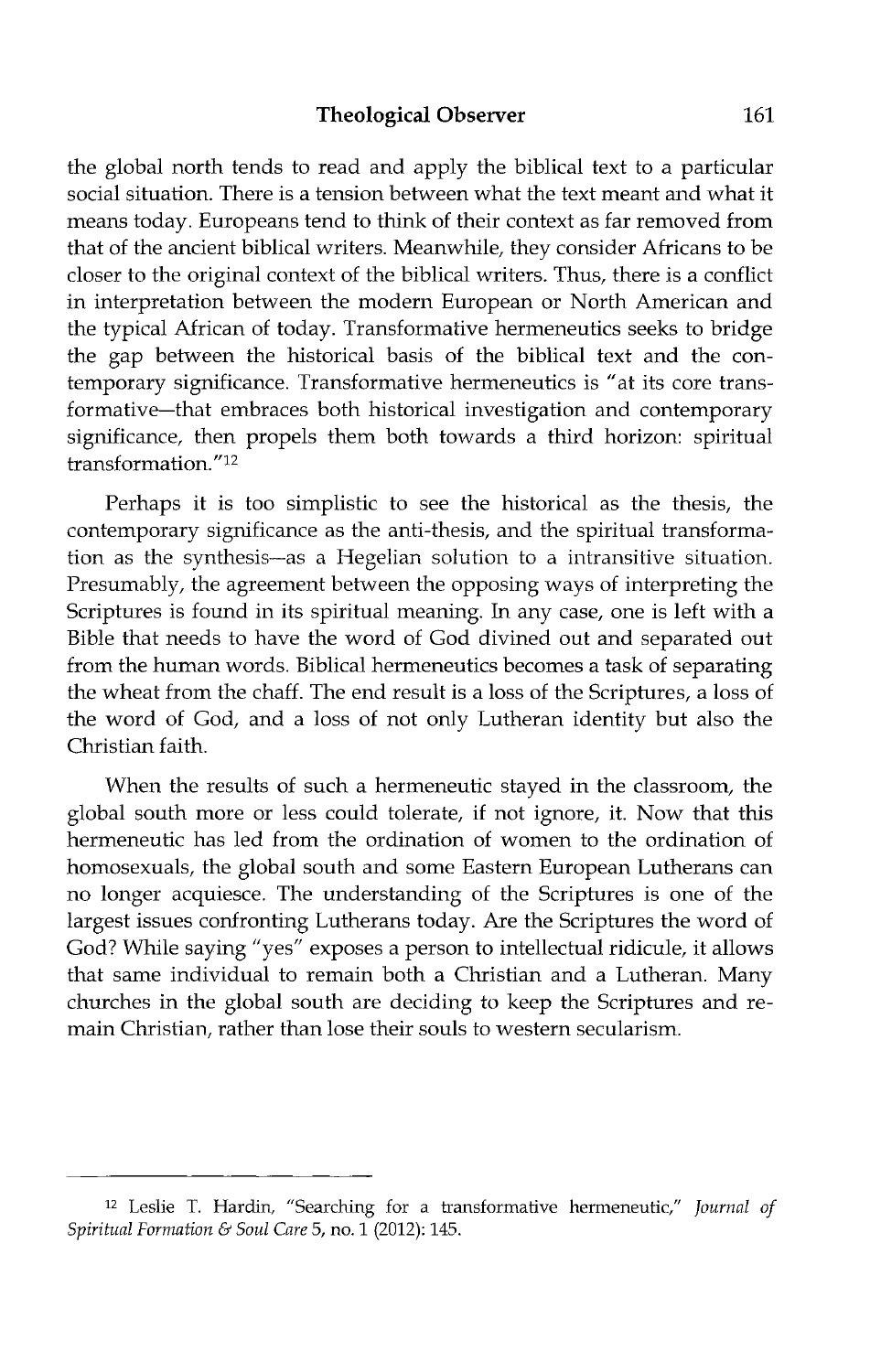#### III. Lutheran Identity

Connected with the challenge to retain the Holy Scriptures is that of maintaining Lutheran identity. Many Lutheran churches around the world are Lutheran in name, or Lutheran by cultural heritage, or Lutheran due to historical circumstance, but not Lutheran by conviction. Remaining a Lutheran by confession or conviction or rediscovering Lutheran identity is both lonely and difficult. Both the Scriptures and Lutheran identity are maintained through the study of the Lutheran Confessions. Herman Sasse writes,

It is a completely incontrovertible fact of church history that the authority of the Bible stands and falls with the authority of the confessions which interpret the Bible. The greatest example of this is the Reformation itself. Without the confession of the church with its "service to the Word," with its respect for the Word, the Bible becomes the plaything of arbitrary, sectarian exposition.<sup>13</sup>

Many Lutheran churches around the world do not have the *Book of Concord,* the Lutheran Symbols, in their own language. If it is available, few pastors own it. Frequently, only parts of the *Book of Concord* have been translated, such as the Small Catechism and the Augsburg Confession. While it is possible to be a Lutheran with only the Small Catechism and the Augsburg Confession, the task is inordinately more difficult. Yet the Lutheran churches that have strayed the furthest from Lutheran identity are those who have had the Lutheran Confessions in their language, but have relegated them to the bookshelf for lacking cultural relevance. Lutheran identity is connected to the Lutheran Confessions. Without the *Book of Concord,* a church body cannot remain Lutheran for long. As Luther noted, the passing rain shower is caused by ingratitude for the gospel. This is why every Reformation event must begin with repentance.

#### IV. Towards the Future and Anniversary Remembrances

What will the five hundredth anniversary of the Reformation in 2017 bring? The anniversary in 1617 brought war and great hardship to Central Europe. Subsequent anniversaries in 1717, 1817, and 1917 have been described as anti-ecumenical, not to mention that they also brought war and forced unionism with the Reformed church.14 Yet an "ecumenical"

<sup>13</sup> Hermann Sasse, *The Lonely Way, 1:477.* 

 $14$  Charlotte Hays writes: "'We can now tell the story of the Reformation in a way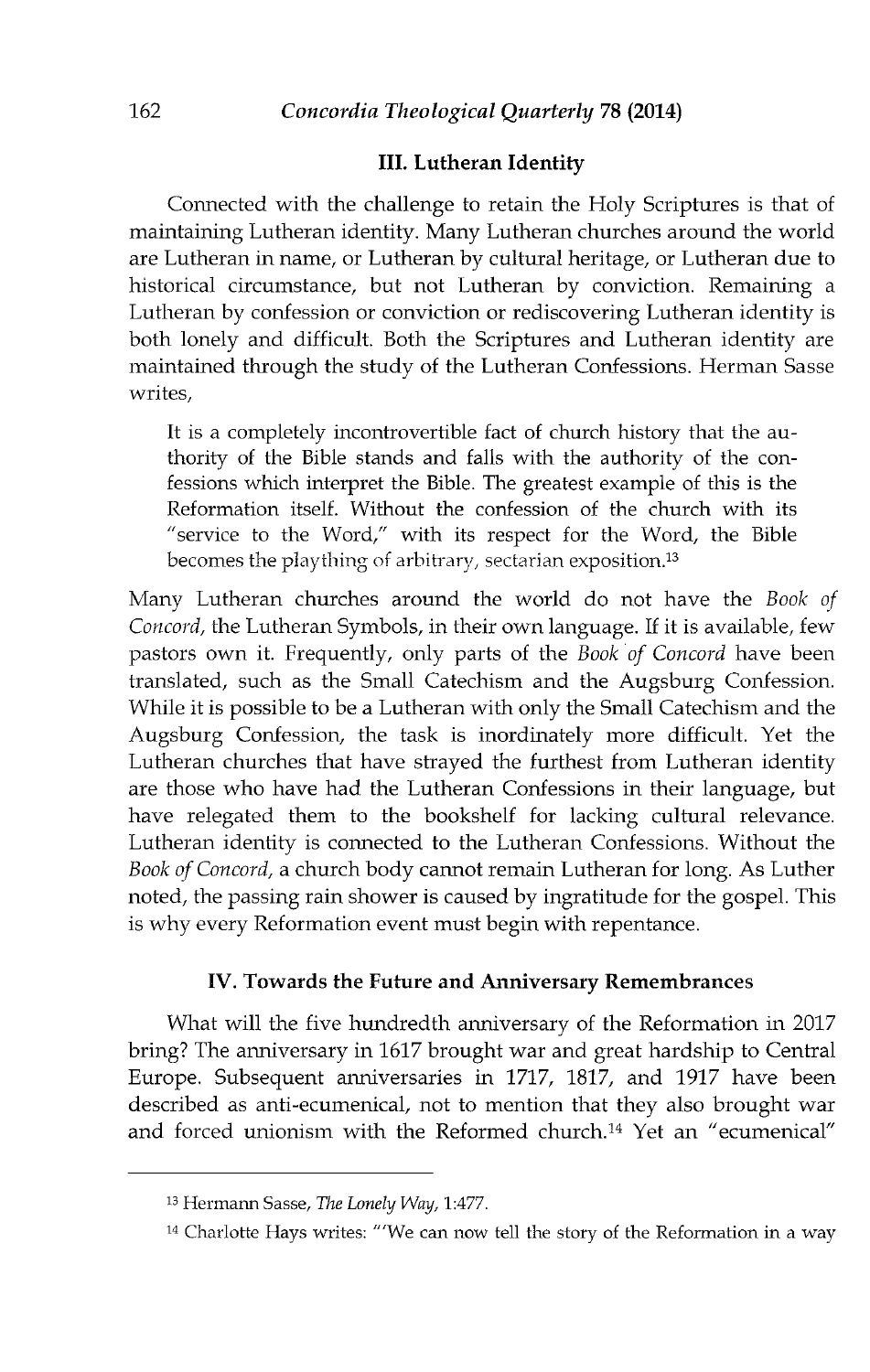#### **Theological Observer** 163

Reformation that does not distinguish truth from error or clearly identify the Reformation message as "repent and believe the gospel" will fail in the same way past Reformation celebrations have failed. The voice of confessional Lutheranism will be lost amongst the din of how Lutherans and Anglicans or Lutherans and the Reformed should worship together. It will be lost in the noise of how if Luther lived today he would welcome dialog with the Roman Catholic Church, or if Luther were alive today he would allow the "gospel" to predominate and accept practicing homosexuals.

In light of the upcoming five hundredth anniversary of the Reformation and the twentieth anniversary celebration of the Evangelical Church of the Augsburg Confession in the Czech Republic, how should we regard such anniversaries? Herman Sasse, quoting Matthias Hoe von Hoenegg (1580-1645), the Electoral Saxony Court preacher in Dresden, wrote of the anniversary festival

first as a "remembrance festival," at which we remember a great historical event; second, as a "praise and thanksgiving festival;" third, as a "miracle festival" concerning God's miracles; fourth, a "prayer festival" at which we "desire to pray for the preservation of the divine Word;" and fifth, as a "festival of repentance," at which we pray for the forgiveness of our sins in the despising of the Word of God, "and that we should begin and strive for a new life with greater zeal for and devotion to his preached Word as doers of the same." Then the festival becomes a "festival of rejoicing and jubilation in heaven<sup>"15</sup> [Luke 15:10].

Those planning anniversary celebrations, whether locally, as in the Czech Republic, or globally, with the upcoming five hundredth anniversary of Reformation, should remember the events that led to the formation of the Lutheran Church. Part of this remembrance is a recovery of the Lutheran Confessions. Without the Lutheran Confessions, Lutheran identity cannot be maintained. In addition, praise and thanksgiving should accompany an

both sides will recognize as accurate,' Root said. 'If you look at the celebrations in 1917, 1817 and 1717, they were anti-ecumenical events, with Lutherans often celebrating it as light after darkness.'" In "After Five Centuries of Division, Catholics and Lutherans Consider Their Common Heritage," *National Catholic Register;* http://www.ncregister. com/ daily-news/ after-five-centuries-of-division-catholics-and-lutherans-consider-theircom/ (accessed September 28, 2013).

<sup>15</sup> Hermann Sasse, *Letters to Lutheran Pastors* 60, 1967; *http:j* /mercyjourney. blogspot.com/201l/10/ sasse-definition-of-reformation.html (accessed September 28, 2013).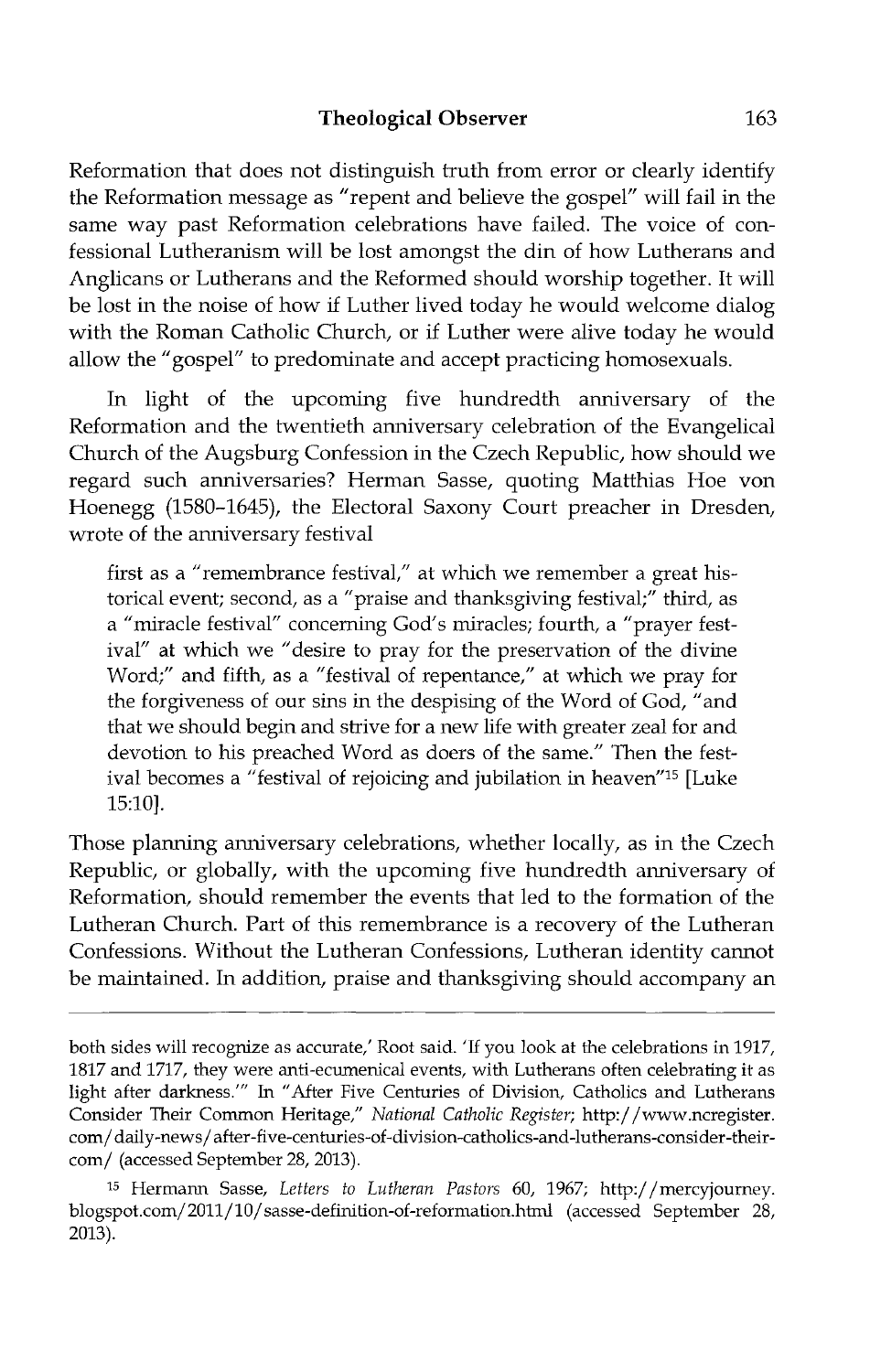anniversary celebration. The praise and thanksgiving must be directed to the Lord God, thanking and praising him for his Holy Scriptures, for the confession of faith, and for the Lutheran Confessions. All of these the Lord has graciously bestowed upon us. The rain shower of the gospel passes away due to ingratitude. May Christ preserve us from taking his precious gospel for granted and for lacking thankfulness for this gift that he bestowed on us! Do we pray, not for the preservation of our kingdom, or the preservation of our church or position, but for the preservation of his word preached purely among us? Do we pray that his word and the true confession of faith will remain among us? Finally, repent! Repent for neglecting God's word. Repent for neglecting the Lutheran Confessions. Repent and receive the gospel.

The future of the Lutheran Church in Central Europe is connected to repentance. Without repentance, the Lutheran Church in Central Europe will become a distant memory. The rain shower of the gospel will depart Central Europe and find a repentant people elsewhere-a people who will be thankful to receive the word of God and the Lutheran Confession. The future of the Lutheran Church in Central Europe is no different than that of any other Lutheran Church. The future of the Lutheran Church rests in repentance, forgiveness, and a bold confession of the truth. Confession brings *martyria,* that is, a witness to a world that does not want to hear the message of the Reformation: "Repent and believe the gospel." The Reformation, the revitalization of the Lutheran Church in Central Europe, must be founded in repentance. Repentance will lead to a church life together lived in the gospel. It will lead to a renewal in the study of the Holy Scriptures. It will lead to an embrace of the Lutheran Confessions. It will lead to bold proclamation of the gospel. It also will bring cross, suffering, and hardship. Yet the Lord promises to work all this for the good of his church (Romans 8).

#### V. **Conclusion**

The future of the church is bright because Christ is the future of the church. Because Christ has a future, so too, does his church. The Lutheran Church is equipped to proclaim the light of the gospel to a world lost in darkness. There is a shift in world Lutheranism. The churches of the global south have come to recognize that the acceptance of western societal norms will cause them to lose the truth of the Holy Scriptures. These churches are not only seeking to grow deeper in the Holy Scriptures but to reaffirm their Lutheran identity. As these churches seek to grow in their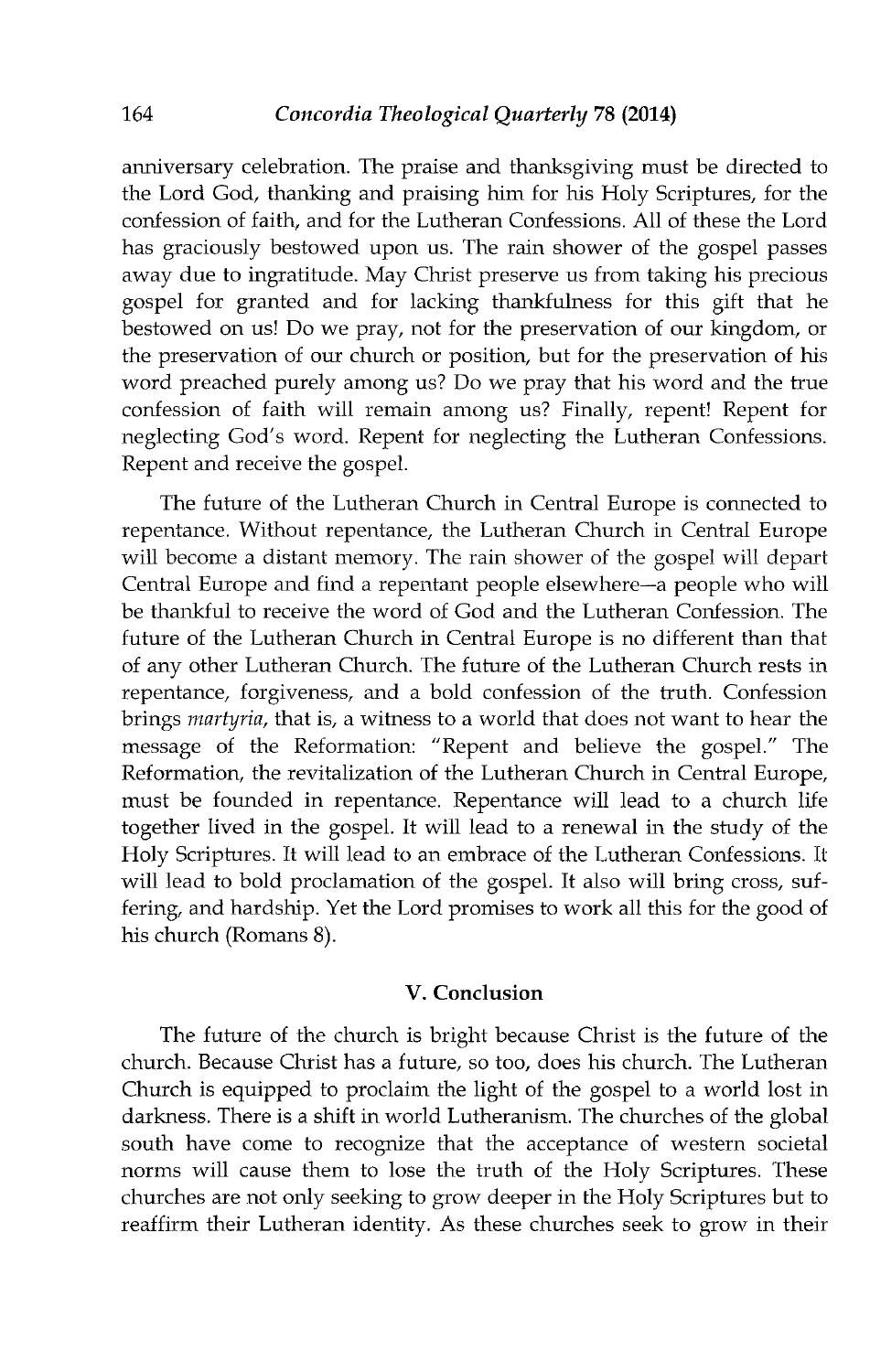Lutheran identity, they seek the assistance of western churches. As a result, both churches are able to grow in their knowledge of and their conviction in the Lutheran Confessions. Now is the moment to be Lutheran, not by birth, not by cultural heritage, but by conviction of the Holy Scriptures and the Lutheran Confessions. The Reformation of the church always begins with repentance. May we learn from those who have gone before us, from Martin Luther, Tranovsky, and others: "Repent and believe the gospel." The Lord is faithful; he will fulfill his promises and grant us a future with him.

> Albert B. Collver Director of Church Relations-Assistant to the President The Lutheran Church-Missouri Synod St. Louis, Missouri

### "Noah": A Movie Review

"Noah" is a recent blockbuster movie that is full of action, adventure, and spectacular special effects. It is certainly the equal of the Indiana Jones movies and has a little Harry Potter sentiment as well. It might fall short of some of the recent sci-fi releases in terms of over-the-top special effects, but a raging flood gives many an opportunity for thrills. "Noah" doesn't quite measure up to the parting of the Red Sea in "The Ten Commandments"—even with a six-decade advancement in technology—but it is still riveting. All this makes Noah a great secular epic worth seeing.

However, if you are expecting a biblical epic, see another movie such as "The Son of God," also recently released and very faithful to Scripture. "Noah" is way off-target biblically. For starters, the director gets the headcount wrong regarding the number of people on the ark. Noah is depicted as a stem, mean man-even to the point of being willing to kill those on the ark. And, in a huge bow to political correctness-and to make the film appealing to Jews and *Muslims-"* god" is never referred to as God, but instead as "the creator." The viewer can supply his own god as "the creator." The true Creator-Father, Son, and Holy Spirit-is never mentioned in the film. That is sad, for the biblical account of Noah is all about salvation in the flood of sin through the coming Christ.

Be aware that there is a strong dose of environmentalism and animalism in the movie as well. The animals are mostly cute, benign, and cooperative as they file onto the ark. A pretty, little daisy pops up out of a